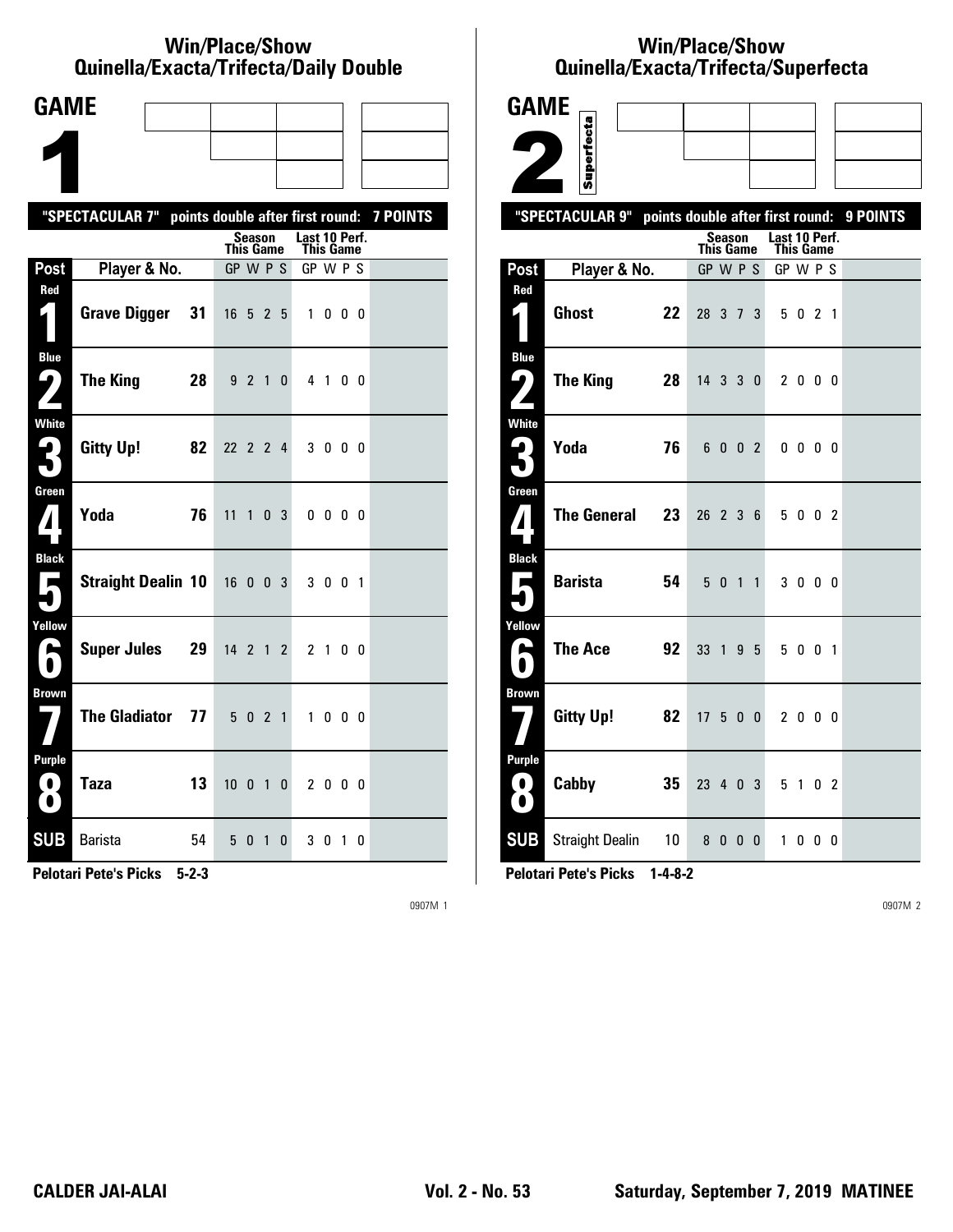### **Win/Place/Show Qui nel la/Exacta/Tri fecta/Pick 5**



| "SPECTACULAR 7"<br>points double after first round:<br><b>7 POINTS</b> |                            |          |           |        |                |                |                            |                |        |        |                  |                |                |                |
|------------------------------------------------------------------------|----------------------------|----------|-----------|--------|----------------|----------------|----------------------------|----------------|--------|--------|------------------|----------------|----------------|----------------|
|                                                                        |                            |          | This Game | Season |                |                | Last 10 Perf.<br>This Game |                |        |        | <b>All Games</b> | Team           |                |                |
| Post                                                                   | Player & No.               |          | GP W P S  |        |                |                | GP W P S                   |                |        |        | GP W P S         |                |                |                |
| Red                                                                    | <b>Grave Digger</b>        | 31       | 34        | 6      | $6\phantom{1}$ | 5              | 5                          | 0              | 1      | 1      | 4                | $\mathbf{0}$   | 1              | $\overline{1}$ |
|                                                                        | <b>Barista</b>             | 54       | 17        | 1      | $\mathbf{1}$   | $\overline{2}$ | 4                          | 0              | 1      | 0      |                  |                |                |                |
| <b>Blue</b><br>9,                                                      | <b>Straight Dealin</b>     | 10       | 25        | 1      | 4              | 0              | 6                          | 0              | 0      | N      | 1                | 0              | $\mathbf{0}$   | $\overline{1}$ |
|                                                                        | <b>The Gladiator</b>       | 77       | 23        | 5      | 3              | 1              | 4                          | 0              | 2      | 0      |                  |                |                |                |
| <b>White</b>                                                           | <b>The Ace</b>             | 92       | 47        | 110    |                | 5              | 6                          | 0              | 0      | 0      | 8                | $\overline{1}$ | 1              | $\mathfrak z$  |
|                                                                        | <b>The King</b>            | 28       | 40        | 6      | 9              | 3              | 7                          | $\overline{c}$ | 1      | 0      |                  |                |                |                |
| Green                                                                  | <b>The General</b>         | 23       | 42        | 3      | 3              | 9              | 6                          | 0              | 1      | 2      | 40               |                | 0              | - 0            |
|                                                                        | Yoda                       | 76       | 15        | 0      | $\mathbf{1}$   | 1              | 0                          | 0              | 0      | 0      |                  |                |                |                |
| <b>Black</b>                                                           | Cabby                      | 35       | 44        | 5      | 6              | 4              | 8                          | 2              | 1      | 2      | 9                | $\overline{0}$ | $\mathbf{1}$   | $\overline{1}$ |
|                                                                        | <b>El Nino</b>             | 84       | 33        | 5      | 5              | 5              | 6                          | 0              | 1      | 2      |                  |                |                |                |
| Yellow                                                                 | <b>Gitty Up!</b>           | 82       | 25        | 5      | $\mathbf{0}$   | $\overline{2}$ | 3                          | 0              | 0      | 0      | 6                | $\mathbf{1}$   | $\mathbf{0}$   | $\overline{1}$ |
| $\blacksquare$                                                         | <b>Ghost</b>               | 22       | 36        | 5      | $\overline{4}$ | 3              | 6                          | $\overline{c}$ | 0      | 0      |                  |                |                |                |
| Brown                                                                  | <b>Mr. White</b>           | 93       | 28        | 6      | $\overline{2}$ | 8              | 4                          | $\overline{c}$ | 0      | 0      | 5                | $\mathbf{0}$   | 2 <sub>1</sub> |                |
|                                                                        | Taza                       | 13       | 16        | 0      | $\overline{2}$ | 2              | 3                          | 0              | 0      | 0      |                  |                |                |                |
| Purple<br>$\bullet$                                                    | <b>Super Jules</b>         | 29       | 20        | 1      | 1              | 4              | 4                          | 1              | 0      | 1      | $4\quad0$        |                | $\mathbf{1}$   | 0              |
| $\bullet$                                                              | <b>Action</b>              | 59       | 31        | 8      | $\overline{2}$ | 7              | 8                          | 3              | 1      | 2      |                  |                |                |                |
| <b>SUBS</b>                                                            | Toto<br><b>The Natural</b> | 38<br>16 | 14<br>35  | 3<br>1 | 0<br>5 1 2     | 2              | 5<br>5                     | 1<br>0         | 0<br>0 | 0<br>3 |                  |                |                |                |
|                                                                        |                            |          |           |        |                |                |                            |                |        |        |                  |                |                |                |

**Pelotari Pete's Picks 8-2-3**

0907M 3

## **Win/Place/Show Qui nel la/Exacta/Tri fecta**





|                   | "SPECTACULAR 7"            | points double after first round: |           |                     |                |                          |               |           |                |              | <b>7 POINTS</b>          |                          |                |              |
|-------------------|----------------------------|----------------------------------|-----------|---------------------|----------------|--------------------------|---------------|-----------|----------------|--------------|--------------------------|--------------------------|----------------|--------------|
|                   |                            |                                  | This Game | <b>Season</b>       |                |                          | Last 10 Perf. | This Game |                |              |                          | Team<br><b>All Games</b> |                |              |
| Post              | Player & No.               |                                  | GP W P S  |                     |                |                          | GP W P S      |           |                |              |                          | GP W P S                 |                |              |
| Red               | <b>Fire Chef</b>           | 14                               | 10        | $\overline{2}$      | 1              | 1                        | 5             | 1         | 0              | 0            |                          |                          |                |              |
|                   | <b>The Natural</b>         | 16                               | 34        | 3                   | 8              | 4                        | 4             | 0         | 1              | 1            | 3                        | 0                        | $\mathbf{1}$   | 0            |
| <b>Blue</b><br>پا | <b>Straight Dealin 10</b>  |                                  | 23        | 4                   | 1              | $\overline{\phantom{a}}$ | 4             | 0         | 1              | 1            | 9                        |                          |                |              |
|                   | <b>The King</b>            | 28                               | 29        | $\overline{2}$      | 3              | 5                        | 5             | 1         | 0              | 1            |                          | 1                        | $\overline{2}$ | - 0          |
| <b>White</b>      | <b>The General</b>         | 23                               | 39        | 5                   | 3              | 6                        | 5             | 1         | 0              | 0            | 8                        | 0                        | 1              | $\mathbf{1}$ |
|                   | <b>The Gladiator</b>       | 77                               | 24        | 4                   | 4              | $\overline{2}$           | 5             | 0         | 1              | 0            |                          |                          |                |              |
| Green             | <b>Grave Digger</b>        | 31                               | 32        | 3                   | 7              | 6                        | 5             | 0         | $\mathfrak{p}$ | 1            | 13                       | 1                        | 1              | -5           |
| $\mathbf{I}$      | <b>Action</b>              | 59                               | 26        | 4                   | 3              | $\overline{1}$           | 6             | 1         | 0              | 3            |                          |                          |                |              |
| <b>Black</b>      | <b>Gitty Up!</b>           | 82                               | 25        | 6                   | 3              | $\overline{\phantom{a}}$ | 5             | 3         | 0              | <sup>0</sup> | 3                        | $\mathbf{0}$             | 0              | 0            |
|                   | Yoda                       | 76                               | 15        | 1                   | 0              | 0                        | 0             | 0         | 0              | 0            |                          |                          |                |              |
| Yellow            | <b>Super Jules</b>         | 29                               | 21        | $\overline{2}$      | $\overline{4}$ | 1                        | 4             | 0         | U              | 1            | $\overline{\phantom{a}}$ | $\mathbf{0}$             | $\mathbf{0}$   | 0            |
|                   | <b>Barista</b>             | 54                               | 14        | 1                   | 1              | $\overline{2}$           | 2             | 1         | 0              | 0            |                          |                          |                |              |
| <b>Brown</b>      | Cabby                      | 35                               | 36        | 1                   | $\overline{2}$ | $\overline{1}$           | 6             | 0         | 0              | 0            | $\mathfrak{p}$           | 0                        | $\Omega$       | 0            |
|                   | Taza                       | 13                               | 17        | 0                   | 3              | $\overline{2}$           | 3             | 0         | 0              | 0            |                          |                          |                |              |
| <b>Purple</b>     | The Ace                    | 92                               | 47        | 8                   | 7              | 3                        | 8             | 1         | 1              | 1            | 16                       |                          |                |              |
| $\bullet$         | <b>El Nino</b>             | 84                               | 34        | 6                   | 5              | $\overline{2}$           | 5             | 0         | 0              | 0            |                          | $\overline{2}$           | 4              | 0            |
| <b>SUBS</b>       | <b>Robin Hood</b><br>Ghost | 25<br>22                         | 25<br>37  | 1<br>$\overline{2}$ | 7<br>3         | 4<br>$\overline{1}$      | 6<br>6        | O<br>0    | 2<br>1         | 1<br>0       |                          |                          |                |              |
|                   |                            |                                  |           |                     |                |                          |               |           |                |              |                          |                          |                |              |

**Pelotari Pete's Picks 4-6-1**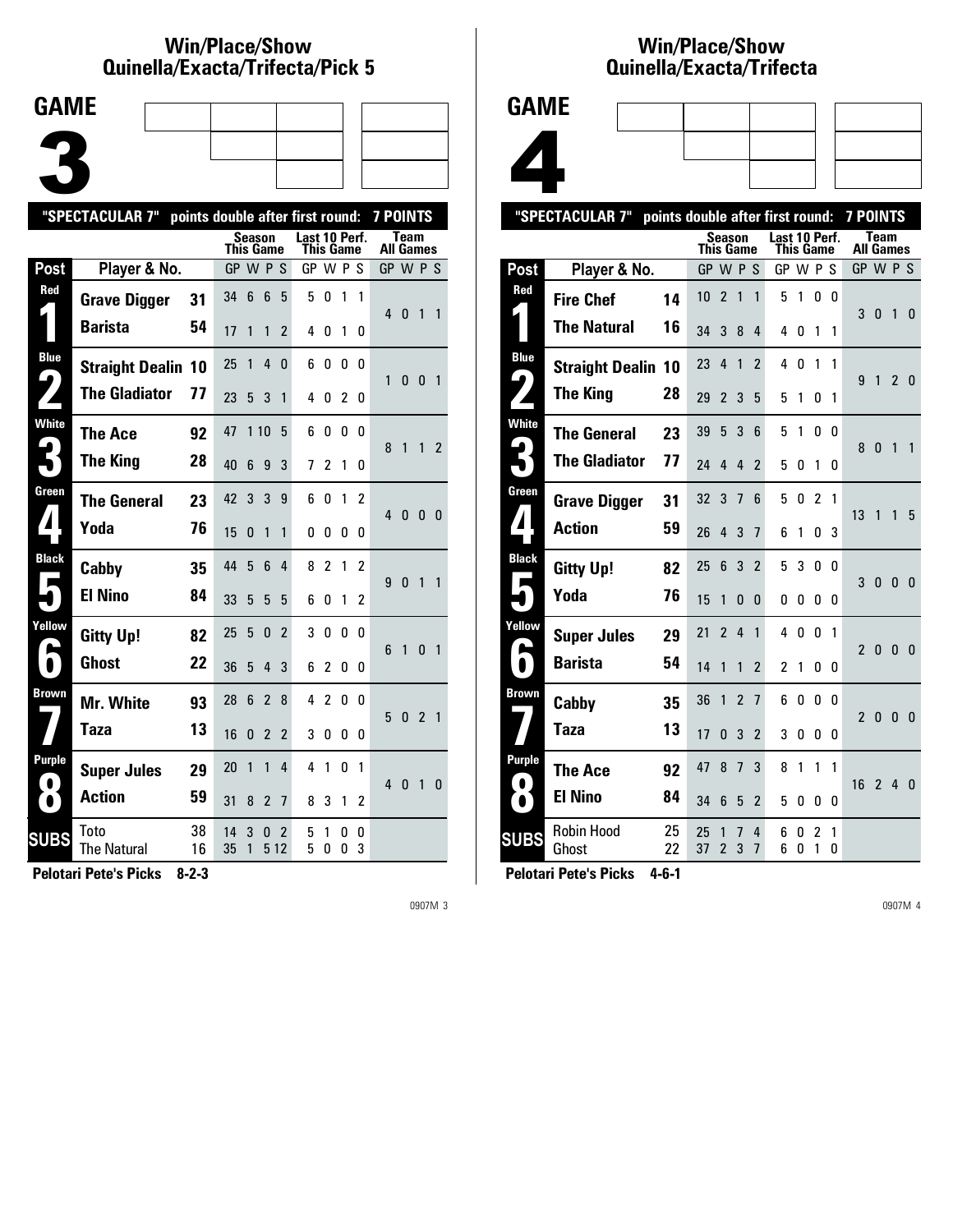# **Win/Place/Show Qui nel la/Exacta/Tri fecta**

| <b>GAME</b> |  |  |
|-------------|--|--|
|             |  |  |
|             |  |  |
|             |  |  |
|             |  |  |
|             |  |  |
|             |  |  |

|              | "SPECTACULAR 7"           | points double after first round: |                  |                |                |                            |                            |        |                |              | <b>7 POINTS</b>  |                |                |                         |
|--------------|---------------------------|----------------------------------|------------------|----------------|----------------|----------------------------|----------------------------|--------|----------------|--------------|------------------|----------------|----------------|-------------------------|
|              |                           |                                  | <b>This Game</b> | <b>Season</b>  |                |                            | Last 10 Perf.<br>This Game |        |                |              | <b>All Games</b> | <b>Team</b>    |                |                         |
| Post         | Player & No.              |                                  |                  | GP W P S       |                |                            | GP W P S                   |        |                |              | GP W P S         |                |                |                         |
| Red          | <b>Toto</b>               | 38                               | 37 14            |                | 3              | 7                          | 5                          | 1      | 0              | $\mathbf{1}$ | 7                |                | 4 2 1          |                         |
|              | <b>El Nino</b>            | 84                               | 29               | 2              | 7              | 5                          | 5                          | 0      | 1              | 1            |                  |                |                |                         |
| <b>Blue</b>  | <b>Robin Hood</b>         | 25                               | 36               | 3              | 4 1 1          |                            | 7                          | 0      | 1              | 3            | 8                |                |                | $\overline{1}$          |
| 9            | <b>Barista</b>            | 54                               | 15               | $\overline{2}$ | 0              | 1                          | 4                          | 1      | 0              | 0            |                  | 1              | 0              |                         |
| <b>White</b> | <b>Mr. White</b>          | 93                               | 25               | 4              | 6              | 3                          | 4                          | 1      | $\overline{c}$ | 0            | 3                | 0              | $\overline{2}$ | $\overline{1}$          |
|              | <b>Momo</b>               | 30                               | 42               | 8              | 9              | 4                          | 6                          | 1      | 0              | 0            |                  |                |                |                         |
| Green        | <b>Grave Digger</b>       | 31                               | 24               | 3              | 5              | 4                          | 5                          | 1      | 1              | 1            | 10               | 1              | 1              | $\overline{1}$          |
| 71           | <b>The Gladiator</b>      | 77                               | 26               | 3              | 1              | 4                          | 5                          | 1      | 0              | 1            |                  |                |                |                         |
| <b>Black</b> | <b>The General</b>        | 23                               | 36               | 6              | $\overline{2}$ | 1                          | 7                          | 0      | 1              | 1            | 14 <sub>0</sub>  |                | 1              | 4                       |
|              | <b>Ghost</b>              | 22                               | 18               | 4              | $\overline{2}$ | $\mathfrak z$              | 4                          | 1      | 1              | 0            |                  |                |                |                         |
| Yellow       | <b>Gitty Up!</b>          | 82                               | 23               | 1              | 3              | $\overline{2}$             | 5                          | 1      | 1              | 0            | $\overline{7}$   | 3              | $\mathbf{1}$   | $\overline{1}$          |
| N            | <b>The King</b>           | 28                               | 36               | 5              | 3              | 6                          | 4                          | 0      | 0              | 0            |                  |                |                |                         |
| Brown        | <b>Straight Dealin 10</b> |                                  | 17               | $\overline{2}$ | $\mathbf{1}$   | $\Omega$                   | 5                          | 0      | 0              | 0            | 1                | $\mathbf{0}$   | 0              | - 0                     |
|              | Taza                      | 13                               | 14               | $\Omega$       | 1              | $\mathfrak z$              | $\overline{c}$             | 0      | 0              | 0            |                  |                |                |                         |
| Purple       | Cabby                     | 35                               | 31               | $\overline{2}$ | 3              | $\overline{2}$             | 5                          | 1      | 1              | 0            | 5                | $\overline{2}$ | 0              | $\overline{\mathbf{0}}$ |
| $\bullet$    | <b>The Warrior</b>        | 60                               | 44 10 11         |                |                | 7                          | 7                          | 0      | 2              | 1            |                  |                |                |                         |
| <b>SUBS</b>  | <b>Fire Chef</b><br>Yoda  | 14<br>76                         | 16<br>11         | 2<br>0         | 2<br>1         | $\overline{2}$<br>$\Omega$ | 5<br>0                     | 1<br>0 | 0<br>0         | 1<br>0       |                  |                |                |                         |
|              |                           |                                  |                  |                |                |                            |                            |        |                |              |                  |                |                |                         |

**Pelotari Pete's Picks 6-4-7**

0907M 5

### **Win/Place/Show Qui nel la/Exacta/Tri fecta/Super fecta**



|                                 | "SPECTACULAR 9"                | points double after first round: |                  |                     |                |                     |               |                  |          |                | 9 POINTS       |                          |                |                |
|---------------------------------|--------------------------------|----------------------------------|------------------|---------------------|----------------|---------------------|---------------|------------------|----------|----------------|----------------|--------------------------|----------------|----------------|
|                                 |                                |                                  | <b>This Game</b> | <b>Season</b>       |                |                     | Last 10 Perf. | <b>This Game</b> |          |                |                | Team<br><b>All Games</b> |                |                |
| Post                            | Player & No.                   |                                  | GP W P S         |                     |                |                     | GP W P S      |                  |          |                | GP W P S       |                          |                |                |
| Red                             | <b>Toto</b>                    | 38                               | 36               | $6\phantom{1}$      | 9              | 5                   | 5             | 1                | 1        | 1              | 3              | $\mathbf{0}$             | $\overline{1}$ | $\Omega$       |
|                                 | Taza                           | 13                               | 10               | 0                   | 1              | 1                   | 1             | 0                | 0        | 0              |                |                          |                |                |
| Blue<br>$\blacklozenge$         | Mr. White                      | 93                               | 25               | 4                   | 3              | $\overline{2}$      | 5             | 0                | 0        | 0              | 5              | 2 <sub>0</sub>           |                |                |
|                                 | <b>The Warrior</b>             | 60                               | 45 14            |                     | 9              | 8                   | 6             | 3                | 1        | 1              |                |                          |                | 0              |
| <b>White</b>                    | <b>Straight Dealin 10</b>      |                                  | 20               | 3                   | $\mathbf{1}$   | $\mathbf{1}$        | 5             | 1                | $\Omega$ | 1              | 9              | 1                        | 1              | $\Omega$       |
| $\boldsymbol{\hat{\mathsf{r}}}$ | <b>The Natural</b>             | 16                               | 34               | $\mathbf{1}$        | 4              | 3                   | 7             | 1                | 0        | $\overline{2}$ |                |                          |                |                |
| Green                           | <b>Robin Hood</b>              | 25                               | 38               | $\overline{4}$      | 8              | 6                   | 4             | 0                | 1        | 1              | 13             | 1                        | $\overline{2}$ | $\overline{4}$ |
| 7                               | <b>El Nino</b>                 | 84                               | 36               | 5                   | 5              | 5                   | 5             | 1                | 3        | 0              |                |                          |                |                |
| <b>Black</b>                    | <b>Super Jules</b>             | 29                               | 13               | 0                   | $\mathbf{0}$   | $\overline{2}$      | 4             | 0                | 0        | 1              | 5              | 0 <sub>0</sub>           |                | $\overline{2}$ |
|                                 | <b>Ghost</b>                   | 22                               | 26               | $\overline{2}$      | $\overline{2}$ | 6                   | 7             | 1                | 1        | 1              |                |                          |                |                |
| Yellow                          | <b>The Ace</b>                 | 92                               | 33               | $\overline{c}$      | $\overline{1}$ | 3                   | 7             | 0                | 0        | 1              | 10             | 1                        | $\mathbf{1}$   | $\mathbf{1}$   |
|                                 | <b>Action</b>                  | 59                               | 45               | $\overline{2}$      | 5              | 9                   | 7             | 1                | 1        | 1              |                |                          |                |                |
| <b>Brown</b>                    | <b>Fire Chef</b>               | 14                               | 15               | 3                   | 3              | $\overline{2}$      | 7             | 2                | 0        | 0              | $\overline{2}$ | $\overline{2}$           | $\mathbf{0}$   | $\mathbf{0}$   |
|                                 | <b>Momo</b>                    | 30                               | 40               | 7                   | 9              | 5                   | 5             | 1                | 0        | 0              |                |                          |                |                |
| <b>Purple</b><br>$\bullet$      | <b>Gitty Up!</b>               | 82                               | 25               | 4                   | $\overline{2}$ | 1                   | 5             | 1                | 1        | 0              | $\mathbf{2}$   | 0                        | 0              | - 0            |
| $\bullet$                       | <b>Barista</b>                 | 54                               | 15               | $\overline{2}$      | 0              | 0                   | 4             | 0                | 0        | 0              |                |                          |                |                |
| <b>SUBS</b>                     | <b>The General</b><br>The King | 23<br>28                         | 40<br>43         | 4<br>$\overline{7}$ | 4<br>4         | 7<br>$\overline{2}$ | 6<br>6        | 1<br>0           | 2<br>1   | 1<br>0         |                |                          |                |                |
|                                 |                                |                                  |                  |                     |                |                     |               |                  |          |                |                |                          |                |                |

**Pelotari Pete's Picks 2-4-7-3**